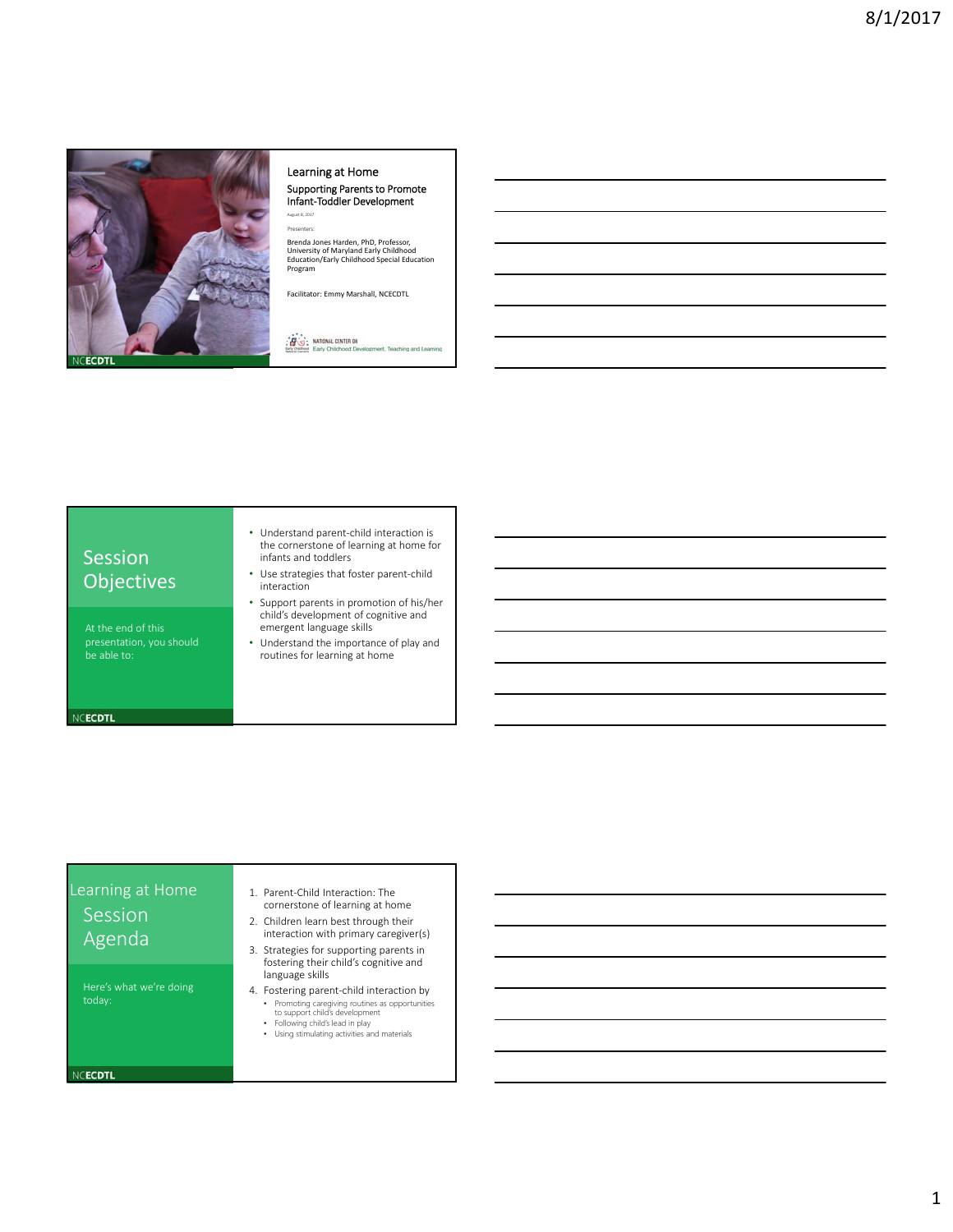# 邀

### Learning at Home: Parallel Process

#### *Parallel Process*

- " Do unto others as you would have others do unto others" …..Jeree Pawl & Maria St John
	- How people are treated affects how they feel about themselves and how they treat others
	- How HV understands and treats parents influences how parents understand and treat their babies
	- Be WITH parents so they can be WITH their babies



### **illy**

**CECDTL** 

NCECDTL **I** 

cecdtl I

### Learning at Home: Relationships

Infants and toddlers learn best in context of relationships

- **Imitation**
- Exploration with support of "secure base"
- **Interaction and relational play**



#### $\frac{1}{2}$ Parent Education to Facilitate Learning at Home

- Didactic vs. *experiential* Active, learn from doing in the moment of the HV
- Knowledge vs. *skill* building Focus on **how** of childrearing/development, which is practiced during HV Learning **what** of child development/rearing arises from interaction with child
- De‐contextualized vs. *contextualized* Linked to parents' current experiences with their children in context of HV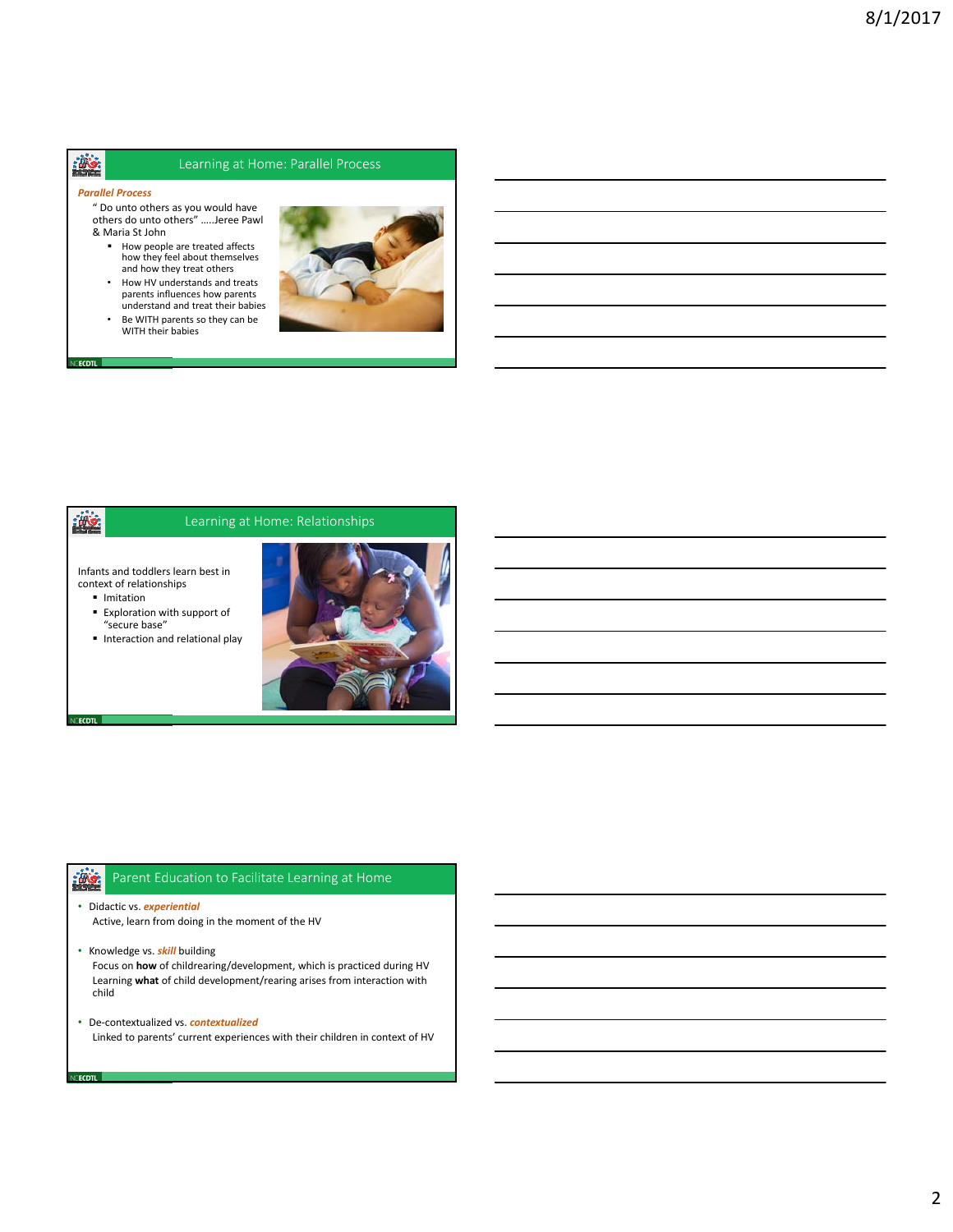#### **illion** Parent‐Child Interaction: Cornerstone of Learning



- *Sine qua non* of home visiting work with young children and parents
- Component of "contract" with parent
- Jointly determine place in home where interaction can occur
- Jointly choose toys and materials that foster interaction
- Jointly decide who should be part of interaction (father, siblings)

# ille.

**ECDTL** 

### Fostering Parent‐Child Interaction

- Observing/assessing parent-child interaction informs intervention
	- o Developmental needs of child o Parental capacity for interacting with child
- Teaching "in the moment"
- **I** Identifying strengths
- o "heaping praise" **E** Limiting focus on weaknesses o Scaffolding
	- o Wondering
	- o Speaking in baby's voice
	- o Direct intervention with those who cannot initiate positive behavior



### Fostering Parent‐Child Interaction

### Promote positive parental behaviors

- within parent‐child interaction
	- o Responsiveness o Attunement/empathy
	- o Emotional expressivity
	- o Emotional availability
	- o Following child's lead
	- o Mutual regulation
	- o Joint attention Parental focused attention

Affective sharing

**Vecdtl** 

- o Praise for child's actions
- o Sharing cultural/family rituals

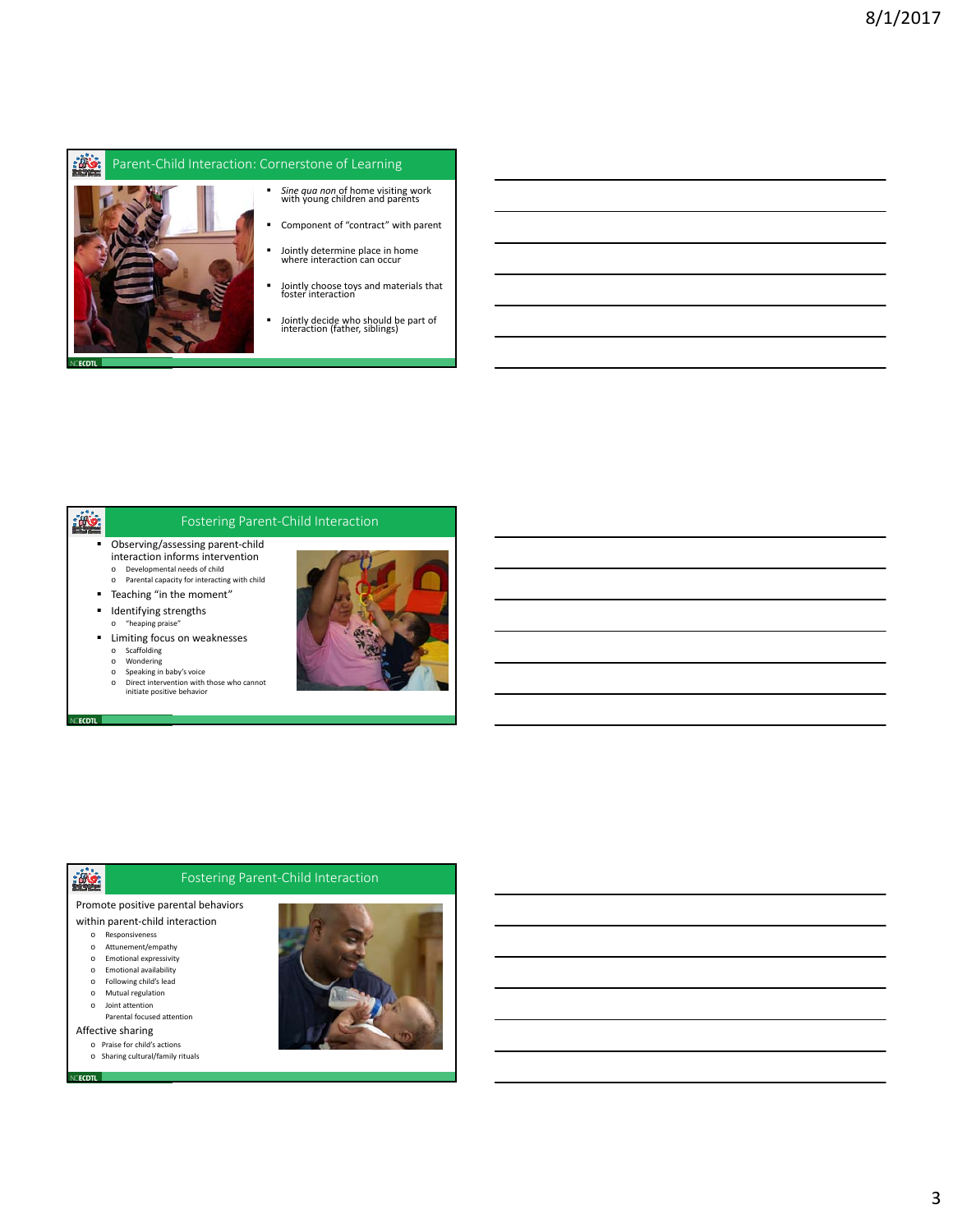### Promoting Child Cognition in the Home

- Enhance parent knowledge re:
	- o Developmental stages and
		- processes
	- o Sensitive periods
- o Brain development • Engage in discovery of objects,
- actions, events
- Focus on things in which child shows interest
- Facilitate sense of mastery



#### **VCECDTL**

激



### Promoting Child Cognition in the Home

#### **Create a cognitively stimulating home environment**

- Limited TV and other technology
- Limited use of infant restraints
- Appropriate use of light/dark
- Child‐centered space
- Variety of people, objects, events
- Display of pictures, books and other representations of the world
- Items child can explore safely that provide opportunity to learn

# 

### Promoting Child Cognition in the Home

- Promote cognitively‐stimulating parent‐ child interaction
- Emphasize joint attention
- Offer culture‐specific learning activities (e.g., songs, dances)
- Provide opportunity for imitation
	- o Social
	- o Language
	- o Object

NCECDTL

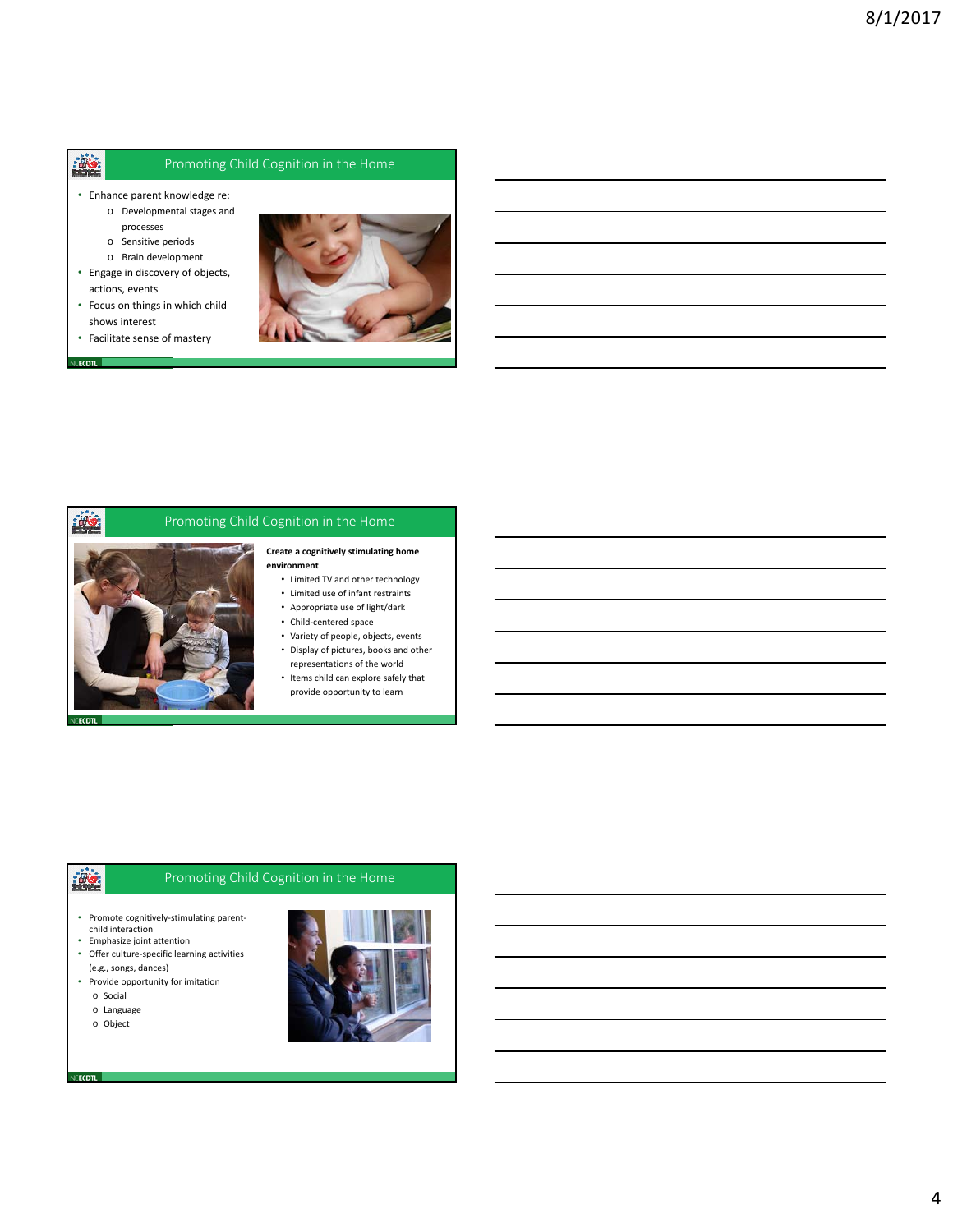

# ille

### Promoting Child Language in the Home

- **Be responsive when children initiate communication**<br>**Example in nonverbal communication (emotion express)**
- **Engage in nonverbal communication (emotion expression)**<br> **Example:** Lise child-directed language (focus on what child is saving/
- Use child‐directed language (focus on what child is saying/doing)
- Use self-talk and parallel talk<br>■ Help children expand languag
- **Help children expand language**<br>
Support bilingual development
- Support bilingual development
- **Attend to individual development and needs**<br>**Example 1** Engage infants with books and stories
- **Engage infants with books and stories**<br>**EXECUTE:** Be playful with language
- Be playful with language
- Create a communication-friendly environment

Peter Mangione, WestEd

**CECDTL** 

NCECDTL **I** 

#### $\frac{1}{2}$ Promoting Child Language in the Home

### **Encourage parents to elicit language**

- **within parent‐child interaction Listen to and respond to all** 
	- vocalizations
	- Repeat infant's sounds and words
	- Label objects
	- Narrate play and routines
	- Use gestures (bye‐bye, so‐big)
	- Give directions (transition from simple to complex)
	- Read to babies daily or tell them stories

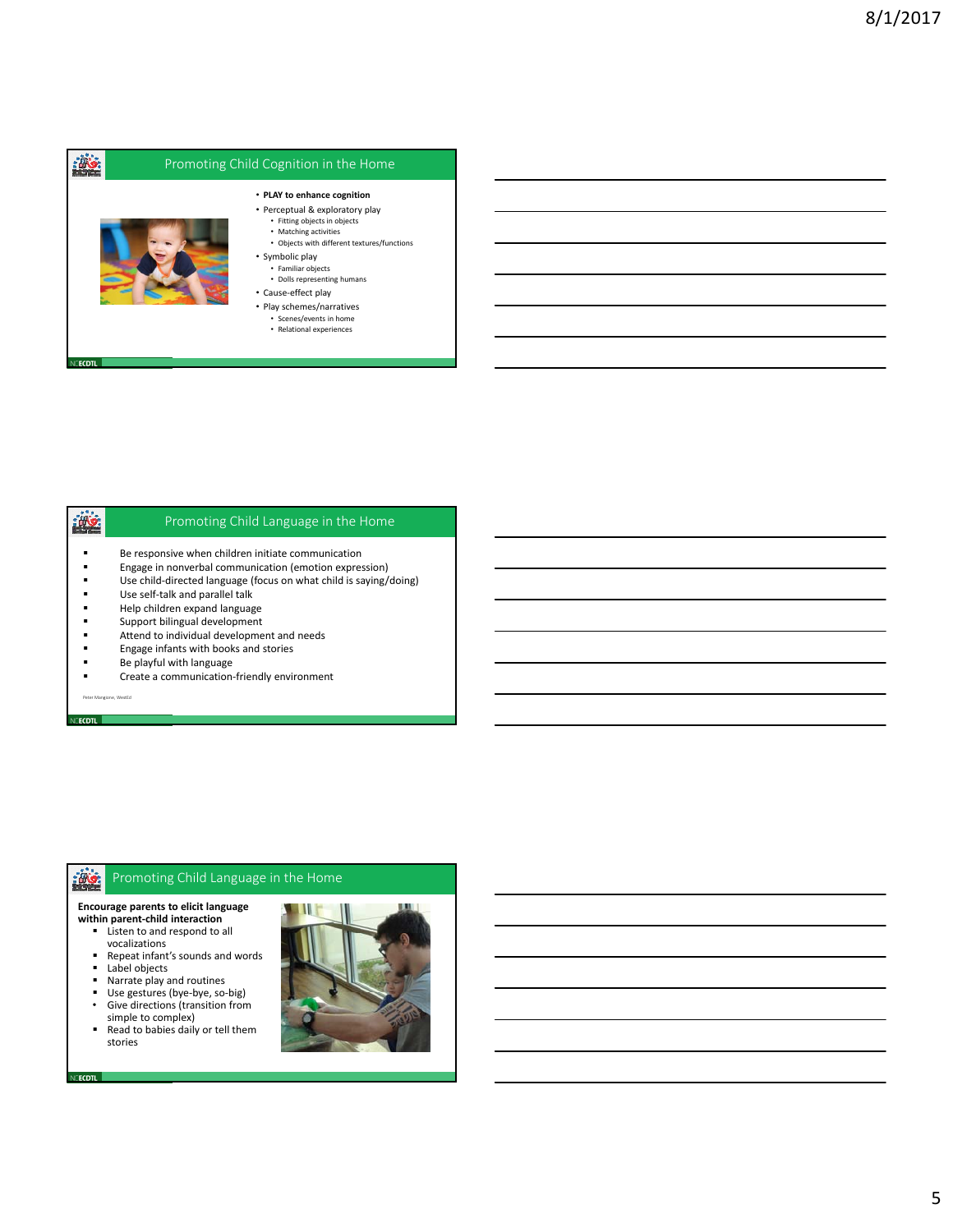#### **illion** Promoting Child Language in the Home

**Encourage parents to elicit language** 

- **within parent-child interaction**<br>Use "caregiverese" (child-directed speech)
	- o Sing‐song voice o Say words very clearly with all
	- sounds emphasized
	- o Use short sentences o Use familiar words
	-
	- o Connect words to objects/actions



### **illy**

**CECDTL** 

### Parent‐Child Interaction: PLAY

- Follow child's lead
- Use interactive toys
- Use toys/objects in home
- Bring toys to leave in home
- Limit quantity of toys and materials
- Narrate play (what parent and child do)
- Introduce turn‐taking



# **ikg**

**CECDTL** 

VE<mark>ecdtl</mark>

#### Parent‐Child Interaction: PLAY

- Express positive emotions o Home Visitor praise for parents o Parent praise for child
- Identify teachable moments
- Focus on small interactions
- Address developmental benefits of parental activities
- Use self‐expression/cultural activities

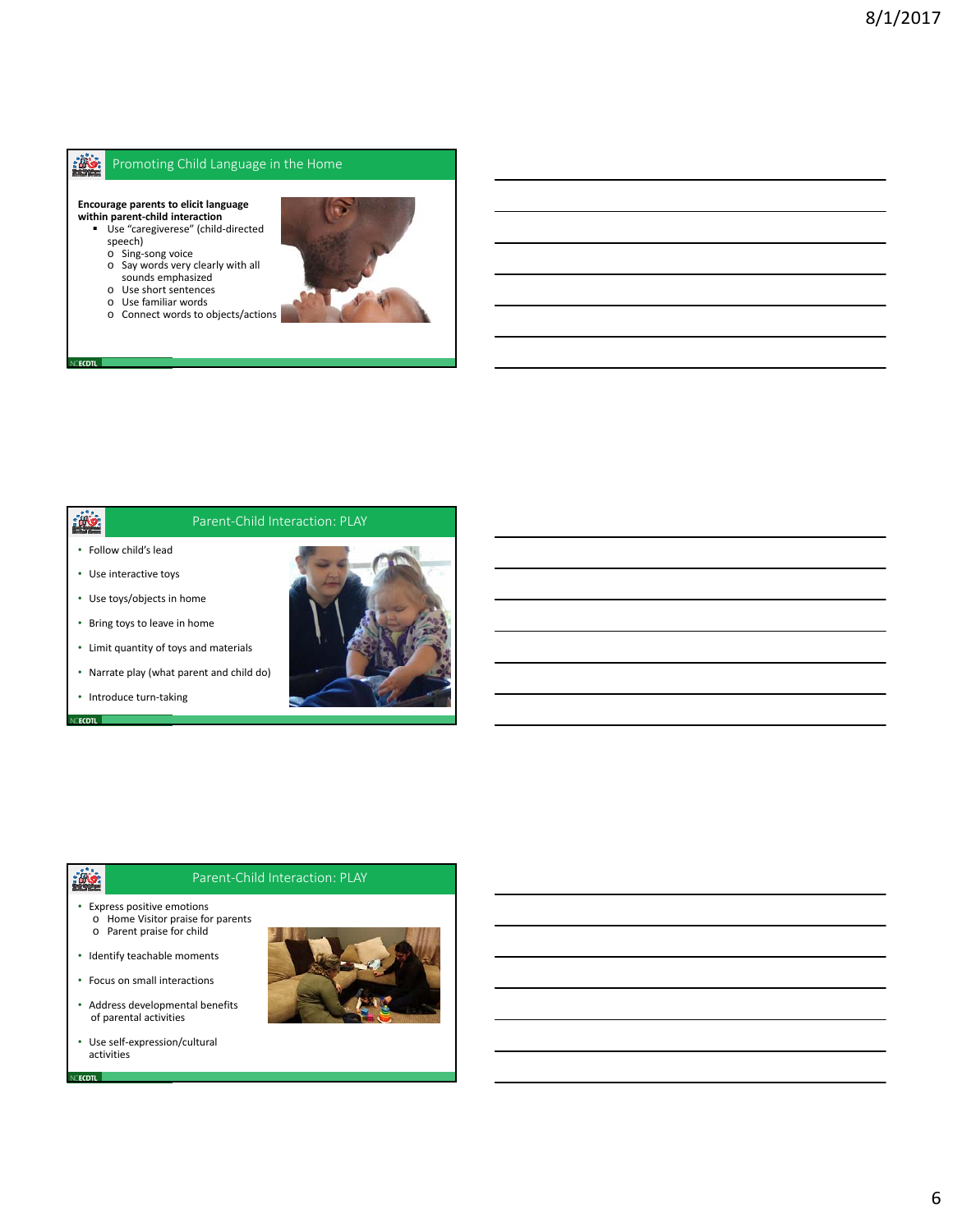### Parent‐Child Interaction: ROUTINES

Feeding

**CECDTL** 

灣

**ALC** 

- **Emotion regulation**
- Vocabulary, pragmatics of communication
- Counting objects
- **Experiencing textures**
- Fine motor and adaptive skills (e.g., using utensils)



### Parent‐Child Interaction: ROUTINES

- Bathing Vocabulary, pragmatics of communication
	- Experiencing physical properties of objects
- Cause/effect and perceptual problem‐ solving Diapering/Toileting

Vocabulary, pragmatics of

- communication
- **Sensory experiences**
- **Fine motor skills** ■ Self-control
- **CECDTL**



# $\frac{1}{2}$

**ECDTL** 

# Parent‐Child Interaction: ROUTINES

- Hairdressing Vocabulary, pragmatics of communication
	- **Fine motor skills**
	- **Emotion regulation**

#### Dressing

- Fine and gross motor skills **Cause/effect, goal orientation, and**
- perceptual problem‐solving **Perception: color, matching, size**